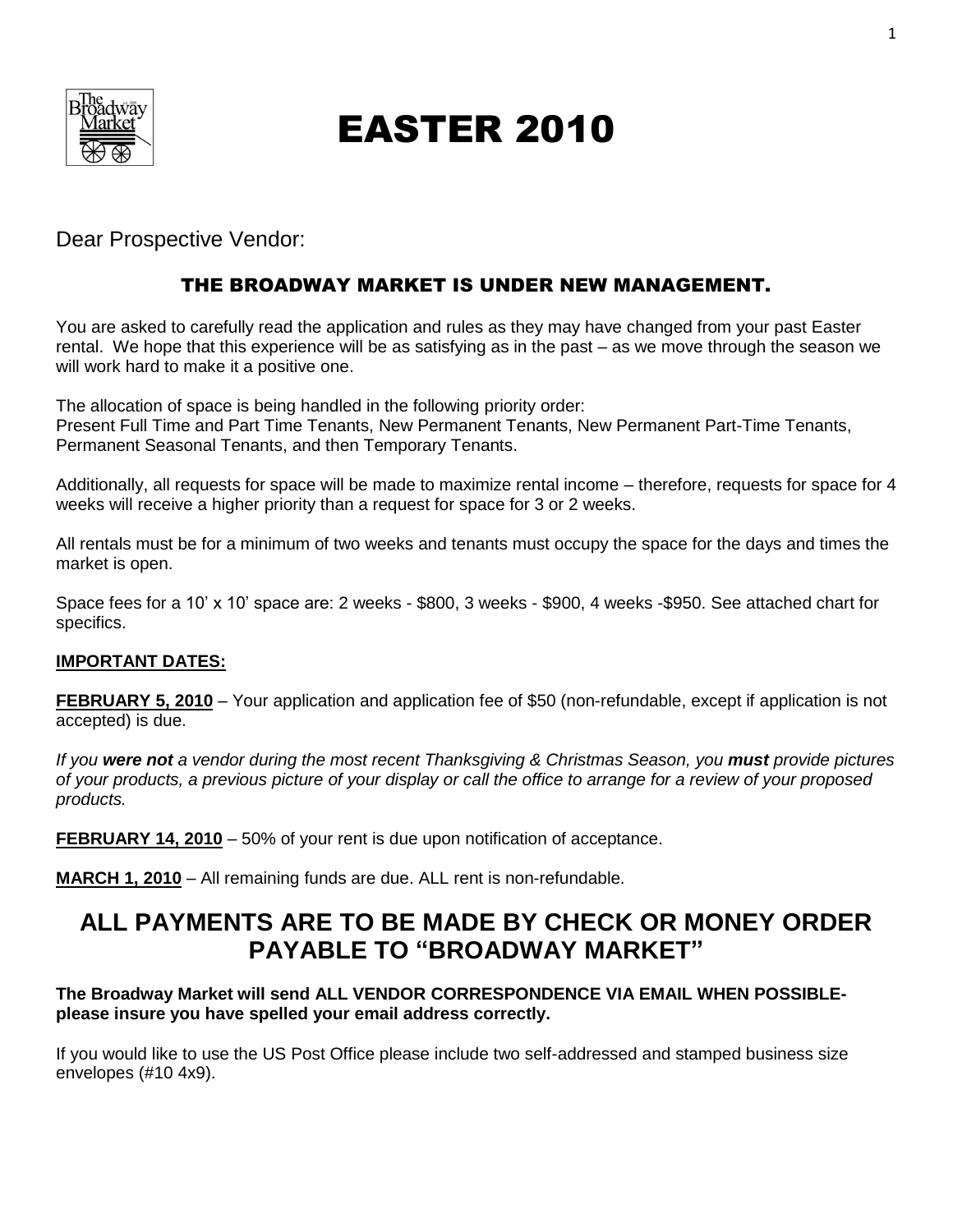## **SPACE ASSIGNMENTS**

Since the present management was not in place last year and accurate layouts are not available, we cannot assure that your space assignment will be the same as in past years. Certainly, we will make every attempt to place you at or near your former spot (if you let us know) but many of the floor spaces, dimensions and locations have changed. Broadway Market management reserves the right to assign space that best serves the needs of the entire market and the market customers. All decisions are final.

## **IMPORTANT INFORMATION**

- 1. All tenants' stands must be open and staffed at all times that the market is open (there is no opening late or closing early). All employees of Seasonal Vendors and any temporary employees of permanent vendors MUST wear a Broadway market identification badge at all times. (Up to three badges will be supplied with your application fee – additional badges are available from the Security Office for a minimal fee.
- 2. The rental includes two Sundays March 21 and March 28.
- 3. Tenants should keep all aisles free during business hours and maintain their space in an orderly fashion within the assigned boundaries.
- 4. Display requirements to enhance the customer experience:
	- a. Unless a variation is approved in advance, all tables & displays must use either a white, black, green or red table cloth/skirting.
	- b. All vendors should plan to bring their own tables, chairs and any other equipment. For an additional fee and advance notice, the Broadway Market Management can rent through a third party tables, chairs and skirts if you need them. You must advise us of your needs with your application.
	- c. Tenting, Tarps, Awnings, ARE NOT approved.
	- d. Nothing may be hung, displayed or positioned that will block customer views. A clear field of vision must be maintained from the 5' to 8' height.
- 5. All signage must be professional in look and appearance. Handwritten signs must be reviewed and approved prior to use.
- 6. Your space cannot be sublet.
- 7. You cannot bring materials or products that were not included (and approved) on your application. There will be daily checks of your application and goods for sale and you must have sufficient product available throughout your stay. Violations could result in your removal from the market. **Certain products offered for sale by year-round vendors may be protected and not allowed for sale by temporary vendors**. See Page 3
- 8. Radios, TV's, electronic speakers, megaphones, or horns are not permitted.
- 9. All persons under 18 years of age must be supervised by an adult at all times.
- 10. The Broadway Market and its management are not responsible for the loss of product or injuries. Vendors are responsible for their own security within their stands.
- 11. Loading docks are extremely busy please use them and promptly move your vehicle. Vendor space is available throughout the garage.
- 12. NOTHING can be hung or affixed to Market walls without permission.
- 13.No solicitations or raffles without advance approval.
- 14.A \$200 fine will be imposed for any violation of Market's rules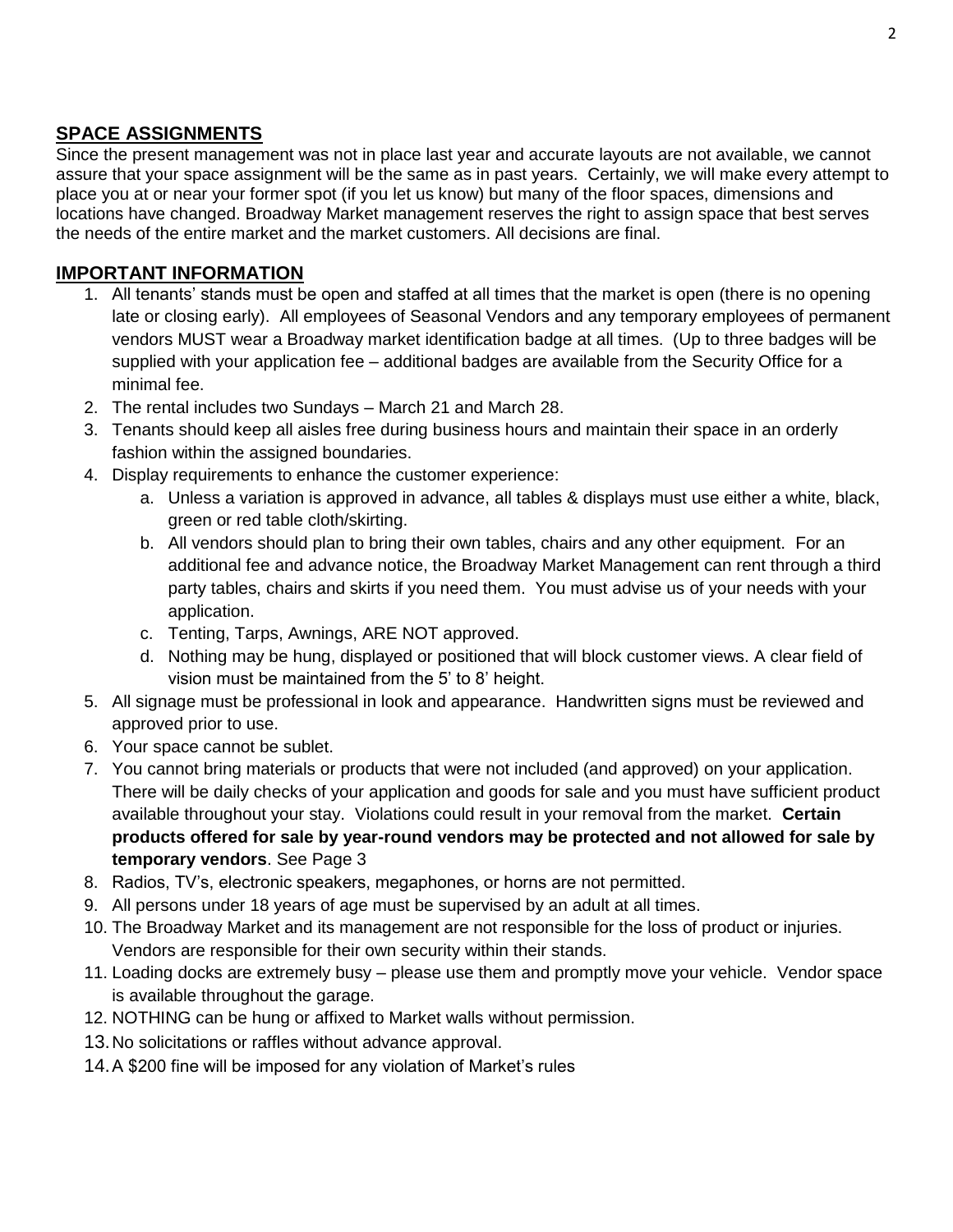## **2010 EASTER CALENDER**

|                                  | <b>SATURDAY</b> | <b>SUNDAY</b> | <b>MONDAY</b> | <b>TUESDAY</b> | <b>WEDNESDAY</b> | <b>THURSDAY</b> | <b>FRIDAY</b> | <b>SATURDAY</b>  |
|----------------------------------|-----------------|---------------|---------------|----------------|------------------|-----------------|---------------|------------------|
| WEEK 1 3/6 - 3/13                | <b>OPEN</b>     | <b>CLOSED</b> | OPEN          | OPEN           | <b>OPEN</b>      | <b>OPEN</b>     | <b>OPEN</b>   | <b>OPEN 3/13</b> |
| WEEK 2 3/15 - 3/20               | <b>OPEN</b>     | <b>CLOSED</b> | OPEN          | <b>OPEN</b>    | <b>OPEN</b>      | <b>OPEN</b>     | <b>OPEN</b>   | <b>OPEN 3/20</b> |
| <b>WEEK 3</b> 3/21 - 3/27   OPEN |                 | <b>OPEN</b>   | OPEN          | <b>OPEN</b>    | <b>OPEN</b>      | <b>OPEN</b>     | <b>OPEN</b>   | <b>OPEN 3/27</b> |
| WEEK 4 $3/28 - 4/3$              | <b>OPEN</b>     | <b>OPEN</b>   | OPEN          | OPEN           | <b>OPEN</b>      | <b>OPEN</b>     | <b>OPEN</b>   | OPEN 4/3         |

**EASTER DAY CLOSED**

## **VENDOR PARKING WILL BE IN DESIGNATED AREAS/SPOTS AND YOU WILL BE PROVIDED A PARKING PASS**

|                                                        |  |  | FOUR WEEK RENTALS - MARCH 6 - APRIL 3 (CLOSED 2 SUNDAYS OPEN 2 SUNDAYS) |  |  |  |
|--------------------------------------------------------|--|--|-------------------------------------------------------------------------|--|--|--|
| SETUP-FRIDAY 3/5 FROM 5-7 PM OR                        |  |  | SATURDAY 3/6 FROM 6:00AM TO 8:00AM                                      |  |  |  |
| THREE WEEK RENTALS - MARCH 13 - APRIL 3                |  |  | (CLOSED 1 SUNDAY - OPEN 2 SUNDAYS)                                      |  |  |  |
| SETUP-FRIDAY 3/12 FROM 5-7PM OR                        |  |  | SATURDAY 3/13 FROM 6:00AM TO 8:00AM                                     |  |  |  |
| TWO WEEK RENTALS - MARCH 21 - APRIL 3 (OPEN 2 SUNDAYS) |  |  |                                                                         |  |  |  |
|                                                        |  |  | SETUP-SATURDAY 3/20 FROM 5-7PM OR SUNDAY 3/21 FROM 6:00AM TO 8:00AM     |  |  |  |

#### **HOURS OF OPERATION**

| <b>SATURDAY</b>  | MARCH 20, 2010                | 8AM-5PM       |  |
|------------------|-------------------------------|---------------|--|
| <b>SUNDAY</b>    | MARCH 21, 2010                | 9AM-4PM       |  |
| MONDAY-SATURDAY  | MARCH 22, 2010-MARCH 27, 2010 | 8AM-5PM       |  |
| <b>SUNDAY</b>    | MARCH 28, 2010                | 9AM-4PM       |  |
| MONDAY-WEDNESDAY | MARCH 29,2010-MARCH 31, 2010  | 8AM-6PM       |  |
| <b>THURSDAY</b>  | APRIL 1, 2010                 | 6AM-7PM       |  |
| <b>FRIDAY</b>    | <b>APRIL 2, 2010</b>          | 6AM-7PM       |  |
| <b>SATURDAY</b>  | APRIL 3, 2010                 | 6AM-5PM       |  |
| <b>SUNDAY</b>    | APRIL 4, 2010                 | <b>CLOSED</b> |  |

**THE MARKET WILL BE OPEN DYNGUS DAY MONDAY APRIL 5TH, 2010 FROM 9:00AM TO 4:00PM**

## **ALL VENDORS MUST CLEAN-UP THEIR SPACE AND VACATE THE BUILDING BY SATURDAY APRIL 3, 2010 AT 7:00PM UNLESS YOU INTEND TO PARTICIPATE IN DYNGUS DAY AT THE MARKET OR OTHER ARANGEMENTS ARE MADE IN ADVANCE**

## **PROHIBITED PRODUCTS TO PROTECT PERMANENT TENANTS**

| PERMANENT VENDORS MUST OBTAIN APPROVAL TO SELL BEYOND THEIR NORMAL DAY-DAY PRODUCTS |                     |                        |                 |  |  |
|-------------------------------------------------------------------------------------|---------------------|------------------------|-----------------|--|--|
| CHOCOLATE DIPPED STRAWBERRIES                                                       |                     | OLD FASHIONED CUPCAKES |                 |  |  |
| HORSERADISH                                                                         | HORSFRADISH MUSTARD | COCKTAIL SAUCE         | CHARLIF CHAPLIN |  |  |
| CHRUSCIKI                                                                           | CANNOLI             | <b>BUTTER LAMBS</b>    |                 |  |  |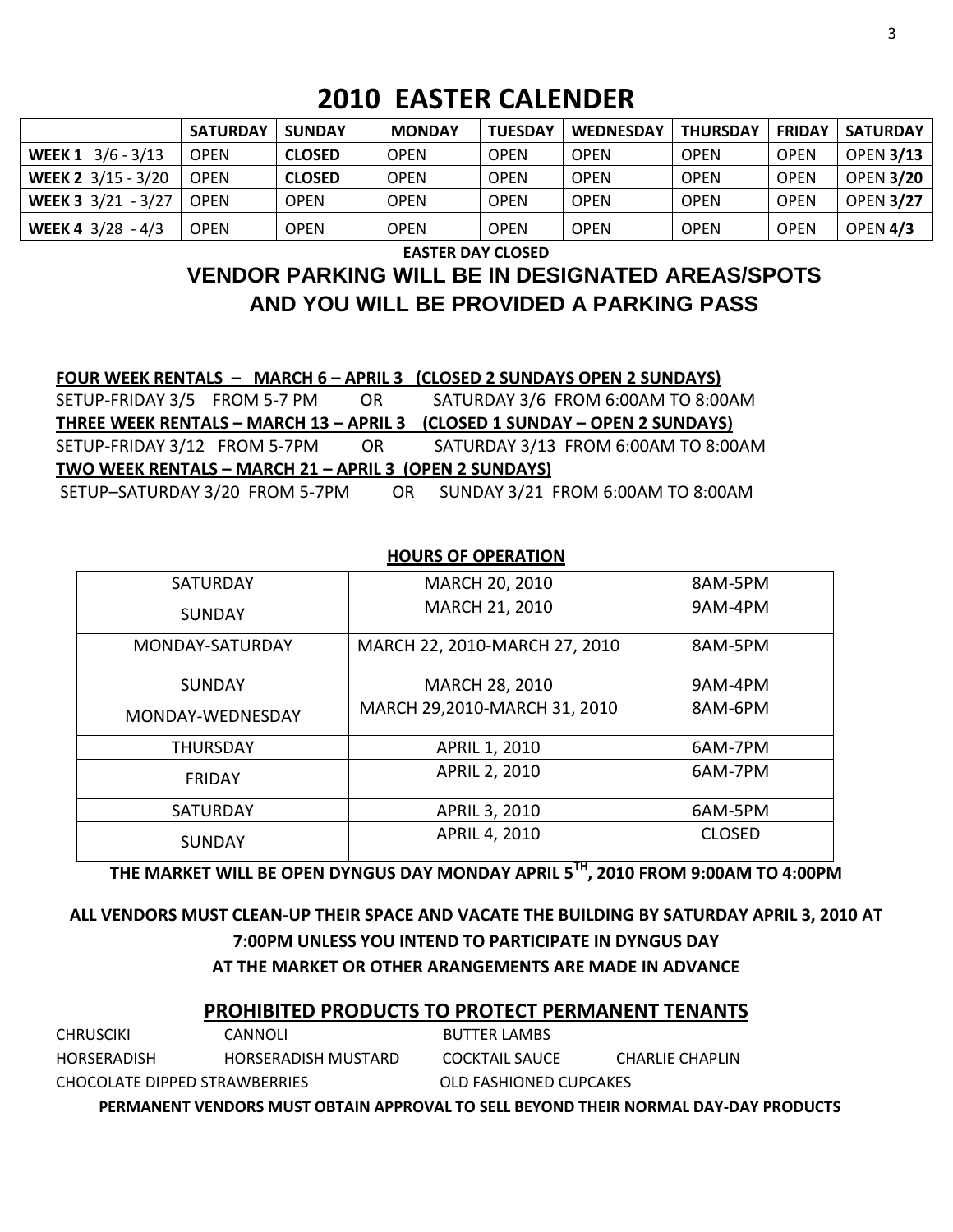

#### **EASTER 2010 - APPLICATION FOR VENDOR SPACE**

MAILING ADDRESS: 999 BROADWAY, BUFFALO, NY 14212 EMAIL: BUFFALOBROADWAYMARKET@GMAIL.COM PHONE: 716-893-0705 FAX: 716-893-2216

| <b>BUSINESS NAME</b>  |                   |
|-----------------------|-------------------|
| <b>VENDOR NAME(S)</b> |                   |
| <b>STREET ADDRESS</b> |                   |
| CITY, STATE ZIPCODE   |                   |
| <b>BUSINESS PHONE</b> | <b>CELL PHONE</b> |
| <b>FAX NUMBER</b>     |                   |
|                       |                   |
| EMAIL1                | <b>EMAIL 2</b>    |

#### **VENDOR INFORMATION:** CHRISTMAS 2009 (yes) (no) EASTER 2009 (yes) (no) How Many Years Here\_\_\_\_

| <b>SPACE</b>                                                                   | <b>FOUR WEEKS</b> | <b>THREE WEEKS</b> | <b>TWO WEEKS</b>  | <b>TOTAL</b> |  |  |
|--------------------------------------------------------------------------------|-------------------|--------------------|-------------------|--------------|--|--|
| 10x8                                                                           | \$760             | \$720              | \$640             |              |  |  |
| 10x10                                                                          | 950               | 900                | 800               |              |  |  |
| 10x12                                                                          | 1140              | 1080               | 960               |              |  |  |
| 10x13                                                                          | 1235              | 1170               | 1040              |              |  |  |
| 10x14                                                                          | 1330              | 1260               | 1120              |              |  |  |
| 10x15                                                                          | 1425              | 1350               | 1200              |              |  |  |
| 12x12                                                                          | 1368              | 1296               | 1152              |              |  |  |
| 12x14                                                                          | 1596              | 1512               | 1344              |              |  |  |
| 12x15                                                                          | 1710              | 1620               | 1440              |              |  |  |
| 12x20                                                                          | 2280              | 2160               | 1920              |              |  |  |
| 20x20                                                                          | 3800              | 3600               | 3200              |              |  |  |
| 24x24                                                                          | 5472              | 5184               | 4608              |              |  |  |
|                                                                                |                   |                    | <b>TOTAL DUE:</b> | \$           |  |  |
| Other smaller and non-uniform spaces are available - Please contact the office |                   |                    |                   |              |  |  |

**Other smaller and non-uniform spaces are available – Please contact the office.**

## **ALL PAYMENTS ARE NON-REFUNDABLE**

APPLICATION FEE: \$50: \_\_\_\_\_\_\_\_\_\_ TABLES (3@8') CHAIRS (2) SKIRTING: \_\_\_\_\_\_\_\_\_\_\_

DEPOSIT: 50% :

**DO YOU NEED ELECTRICITY (additional charge)**: YES ( ) NO ( ) **CORDS WILL NOT BE SUPPLIED** DO YOU HAVE ANY OTHER NEEDS: (Please specify) \_\_\_\_\_\_\_\_\_\_\_\_\_\_\_\_\_\_\_\_\_\_\_\_\_\_\_\_\_\_\_\_\_\_

\_\_\_\_\_\_\_\_\_\_\_\_\_\_\_\_\_\_\_\_\_\_\_\_\_\_\_\_\_\_\_\_\_\_\_\_\_\_\_\_\_\_\_\_\_\_\_\_\_\_\_\_\_\_\_\_\_\_\_\_\_\_\_\_\_\_\_\_\_\_\_\_\_\_\_\_\_\_\_\_

## **RETURN THIS PAGE VIA US POST OFFICE TO THE MARKET OFFICE**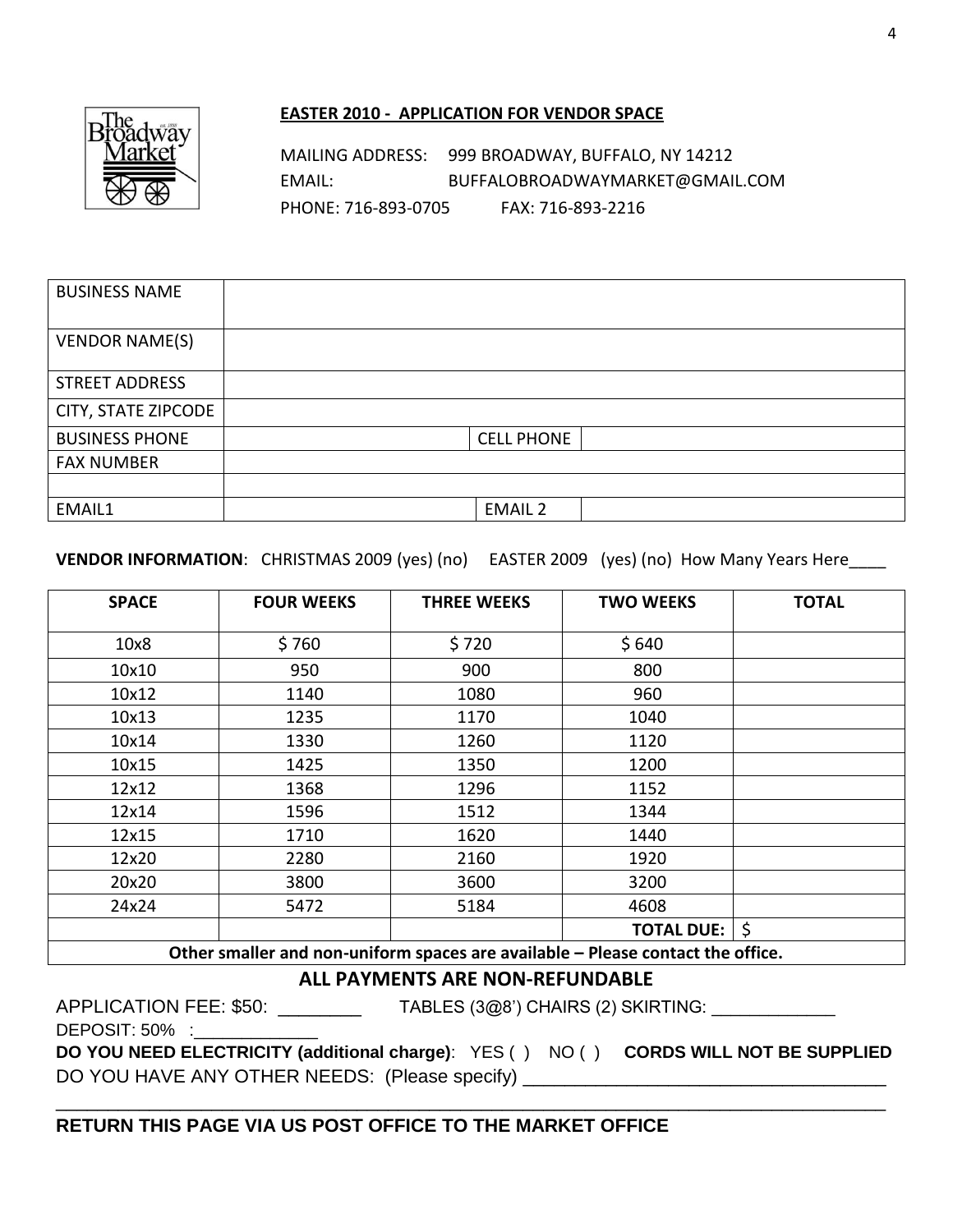## PLEASE RETURN THE ATTACHED CHECKLIST – CHECK YES/NO

| <b>YES</b> | <b>NO</b> |                                                                                             | <b>OFFICE</b> |
|------------|-----------|---------------------------------------------------------------------------------------------|---------------|
|            |           | Completed application                                                                       | <b>USE</b>    |
|            |           |                                                                                             |               |
|            |           | Fees & deposits included                                                                    |               |
|            |           |                                                                                             |               |
|            |           | List of products being sold                                                                 |               |
|            |           |                                                                                             |               |
|            |           | Pictures of products and display (if required)                                              |               |
|            |           |                                                                                             |               |
|            |           | Current general liability insurance certificate                                             |               |
|            |           | ADDITIONAL INSURED MUST READ: City of Buffalo, BERC and TAKerr Inc.                         |               |
|            |           |                                                                                             |               |
|            |           | Copy - Health Inspection Certificate – if you are in the food business                      |               |
|            |           | Copy - Sales Tax Id Certificate                                                             |               |
|            |           | Copy - Business Certificate (filed with County or State)                                    |               |
|            |           |                                                                                             |               |
|            |           | <b>Request Tables/Chairs/Skirting</b>                                                       |               |
|            |           |                                                                                             |               |
|            |           | Electricity - Normal                                                                        |               |
|            |           | Electricity - Cooking, refrigeration (May require additional charge)                        |               |
|            |           |                                                                                             |               |
|            |           | I will require _______ additional vendor badges (\$2.00 each) -                             |               |
|            |           | Please supply a list of names for ALL badge needs                                           |               |
|            |           |                                                                                             |               |
|            |           | I request space $#$ __________                                                              |               |
|            |           |                                                                                             |               |
|            |           | <b>INITIAL BESIDES EACH ITEM BELOW</b>                                                      |               |
|            |           | 1. I and all of my employees will wear vendor badges when in the market                     |               |
|            |           | 2. I have read the application & rules and agree to abide by all management                 |               |
|            |           | decisions.                                                                                  |               |
|            |           | I understand and agree that I have sole responsibility for storage, loss, theft and<br>3.   |               |
|            |           | damage to my stand and its contents.                                                        |               |
|            |           | 4. I understand that the location of the stand is solely at the discretion of management    |               |
|            |           | and may be moved. I understand my tenancy can be canceled for violation of any              |               |
|            |           | rules or management request.                                                                |               |
|            |           | 5. I understand that Market management reserves the right during the entire tenancy         |               |
|            |           | to inspect products and to compel their removal for any reason.                             |               |
|            |           | 6. I understand that failure to follow the rules could result in substantial fines, payable |               |
|            |           | before removing product from the Market.                                                    |               |
|            |           | RETURN THIS PAGE VIA US POST OFFICE TO THE MARKET OFFICE                                    |               |